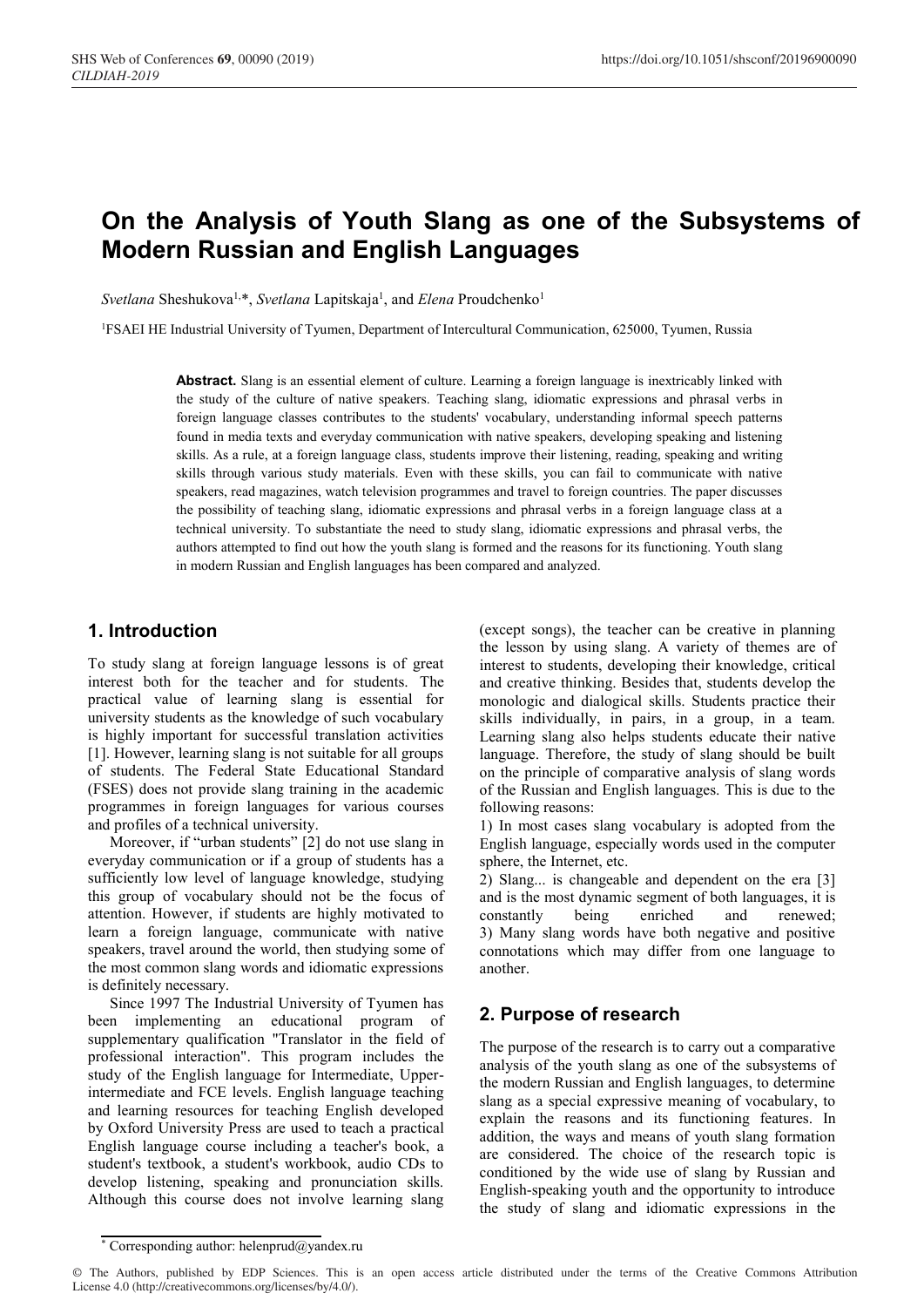educational program of supplementary qualification "Translator in the field of professional interaction".

#### **2.1. Methods of research**

Slang is an important element of any language and culture and when students reach a certain level of language training, it is necessary to pay attention to this "less academic" form of English. Along with teaching slang, it is advisable to pay attention to idiomatic expressions and phrasal verbs. In our opinion, the most effective ways of learning slang and idiomatic expressions in foreign language classes are:

1) Listening: students need to learn to hear slang words and expressions used in different contexts. It is very important for students to hear and analyze slang words used by native speakers. Moreover, it is also important for students to listen to dialogues with spontaneous rhythm and speed and understand by ear how certain slang words are used. Depending on the topic of the lesson, you can work with audio recordings related to the appearance, studying at the University, household conversations, travel, etc.

2) Videos and clips from TV series are a very effective way to learn slang. The teacher can use a whole episode of a popular TV show or focus on individual scenes from movies or popular TV series. When watching a video or listening to a dialogue, students should pay attention to other details, such as body language or intonation. This will help to better understand the verbal context, slang words and idiomatic expressions.

3) Role play: when students learn a certain number of words and slang expressions, they can be used in some role-playing games. For example, students can write a few words on the board and suggest a role-playing game scenario where they want to use these words or only one word depending on the situation. For example, buying a computer, visiting a doctor, going to a cafe, etc.

4) Written tasks can be diverse. The difficulty of written exercises depends on the language level of the group. For example, for Intermediate/Upper Intermediate level groups the teacher can give the following types of written exercises: fill in the gaps in the text (dialogue) with slang words (idiomatic expressions); replace by phrasal verbs; select a slang word from the synonyms, etc. For more advanced learners (First Certificate English) the following types of written tasks can be offered: read the text (dialogue) and convert it with slang words and expressions. Or vice versa, students are offered a text (dialogue) containing a significant number of idiomatic or slang expressions that need to be converted into a more academic form. When doing these exercises, students learn to switch from one register to another, replenish the active vocabulary, memorize slang words and expressions which they can later use in specific situations of communication. To justify the need to study slang or idiomatic expressions, the authors tried to find out the ways of youth slang formation and the reasons for its functioning. According to I. V. Arnold, slang is the most extensively studied area and one of the "most controversial segments of the language" [4].

Among the various reasons for the youth slang functioning are the following:

1. An attempt to make his/her speech incomprehensible to others.

2. The desire to express their emotions briefly but expressively (many slang words cannot be translated into literary language with one word, including translation into a foreign language).

3. The need to adapt to the social environment, to show that they belong to the company.

4. The desire to show their individuality, to be different from others.

5. An attempt to impress older people.

I. S. Alekseeva pointed out that when interpreting slang in another language, only those words that "have systemic lexical and grammatical correspondences to the target language" are subject to translation, and until recently, deviations from the literary norm of the language were not translated [5].

## **2.2 Methods of youth slang formation**

Among the ways of the slang word-formation are the following:

- adaptation from other languages (primarily English);

- full and partial calquing (calque/semi-calque);

- translation (using standard vocabulary with a special meaning; using slang of other professional groups);

- phonetic mimicry;

- words in a figurative sense (metaphorization).

Currently, words adopted from other languages are the most numerous group of slang words.

When the adopted word penetrates into the Russian language, it is subjected to the inflection laws of the Russian language: askat' (ask, beg) - aski, laiknut (like) – laikni, shoping (shopping) – zanimat'sya shopingom, shopagolic, frend (friend) - zafrenditsâ, etc. In addition, cognate word - derivatives are formed: kreza (madness) – crazy house, krezovnik, krezanuty (abnormal). In addition, cognate word - derivatives are formed: kreza (madness) – crazy house, krezovnik, krezanuty (abnormal). As it can be seen from the examples, adopted words are related to the fashion for imported goods, the development of social networks and computer technologies, the influence of youth club and music culture and the flexibility of slang words themselves.

Let us consider the ways of slang words formation:

1. Calquing (full calquing/semi-calquing). When calquing the word is adopted entirely, keeping its pronunciation, spelling and meaning. Calquing corresponds to all the norms of the language, although at first glance these words seem foreign in pronunciation and writing. When semi-calquing, the word is adopted from another language, taking on the phonetic and grammatical norms of the Russian language. Ring (phone) – ringat', ringanut (call), ringushnik (notebook with phone numbers).

2. Translation. Slang can be formed by the professional translation of the terms. The word can be translated using neutral variants, which acquire a new meaning with a reduced stylistic nuance: virus - living creatures.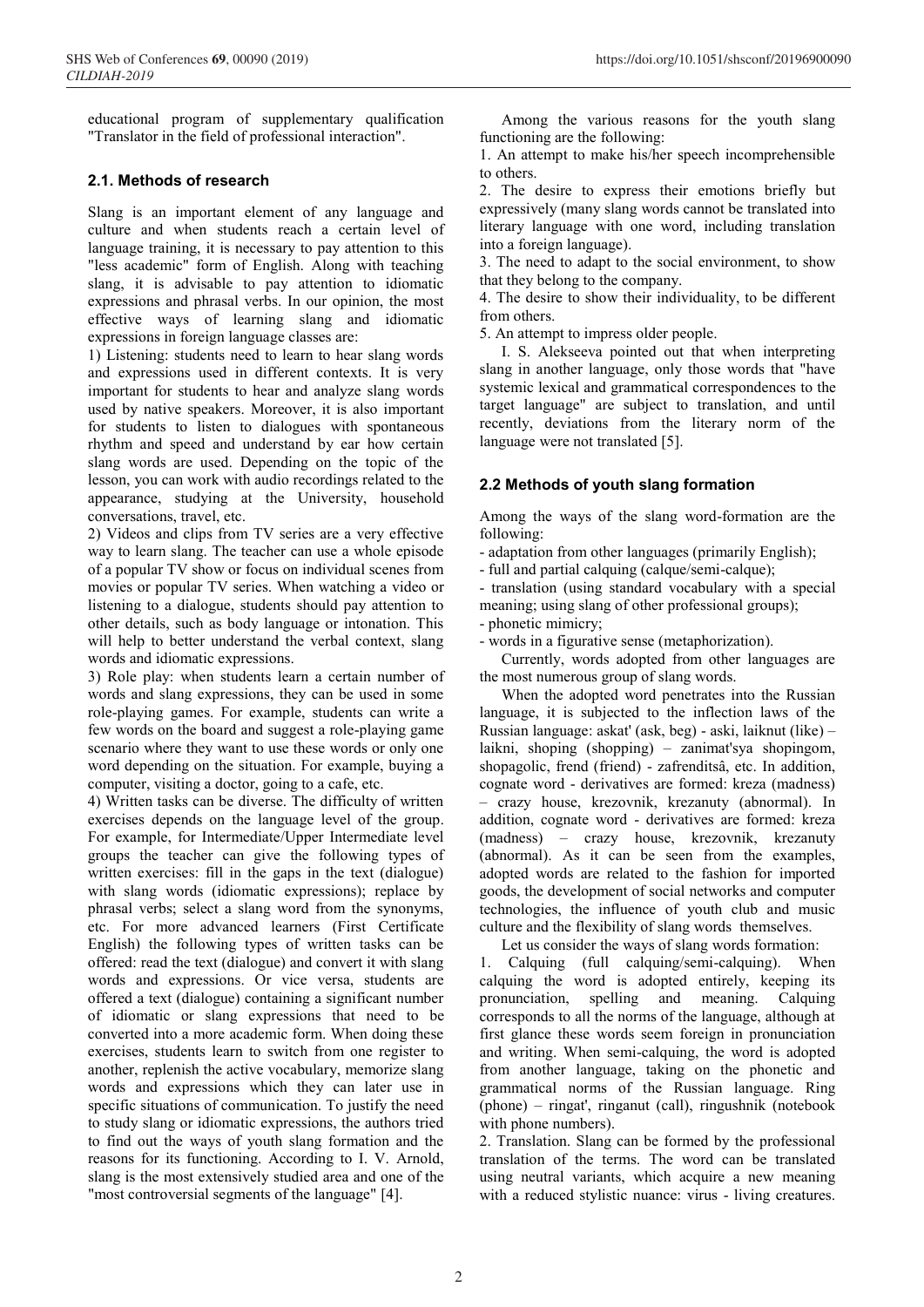The second group is the terms translated using the vocabulary of other professional groups. As a result, the meaning of the word slightly changes acquiring a computer-specific slang meaning. The most common words and expressions of youth slang: incorrect programme – glucalo.

3. Metaphorization. A metaphor can be defined as "a word that replaces another word due to similarity or analogy between what they mean." [6]. Arising analogies or metaphors can be very diverse: the similarity of the object or device shape: disk - pancake (blin); adapter card – tile (plitka), to delete - demolish (snosit').

4. Phonetic mimicry. This method is based on the coincidence of semantically dissimilar common words and professional terms: error - Egor; button – baton, email – mylo, Emelya [7].

Thus, we can conclude that modern youth slang is a dynamic element of the language, which is constantly updated due to the adopted words from other languages. The vocabulary of any language is a system where each element has certain properties and occupies a certain place in it. Thus, youth slang forms a set of lexicalsemantic and thematic fields that combine common lexical meaning and relevance to a specific thematic group. I. V. Arnold pointed out that the term "slang word" was not quite accurate, because together with individual slang words there were lexical and semantic variants of words that combine "other, not slang variants" [4].

# **3. Research results and discussion**

#### **3.1. Thematic groups of slang words**

As a result of the analysis the following thematic groups of slang words were identified:

- 1) names of human body parts (56/58 units);
- 2) various everyday situations (78/54 units);
- 3) university studies (33/24 units);
- 4) personal qualities (67/30 units);
- 5) attitude to the current events (41/52 units);
- 6) computers, Internet (58/65 units);
- 7) communication with age-mates (24/36 units).

The examples in the article are taken from everyday communication of young people (Russian slang). Besides, the interactive dictionary of youth slang (Russian and English slang) [8], which is freely available on the Internet, as well as "English-Russian and Russian-English dictionary of slang" [9] and "Dictionary of slang widely used among informal youth associations" [10] were used for the comparative analysis of Russian and English slang words.



As it can be seen from Table 1 in the Russian language the most numerous slang groups are: "various everyday situations", "personal qualities of a person", "computers, the Internet", while in English the most numerous topics are "computers, the Internet" and "parts of the human body".

The group "communication with age-mates" turned out to be the smallest in Russian, and in English the smallest one was "University studies".

#### **3.2. Slang words denoting names of human body parts**

As a result of the study, 43 Russian units and 27 English units were allocated for this thematic group. During the analysis of this lexical units segment, the following subgroups were identified:

- 1) mouth (11/ 12) 2) face (8/5) 3) head (8/12) 4) nose (4 /6) 5) hands (8 /5) 6) eyes (6/ 5) 7) legs (7/ 11)
- 8) hair (2/ 5)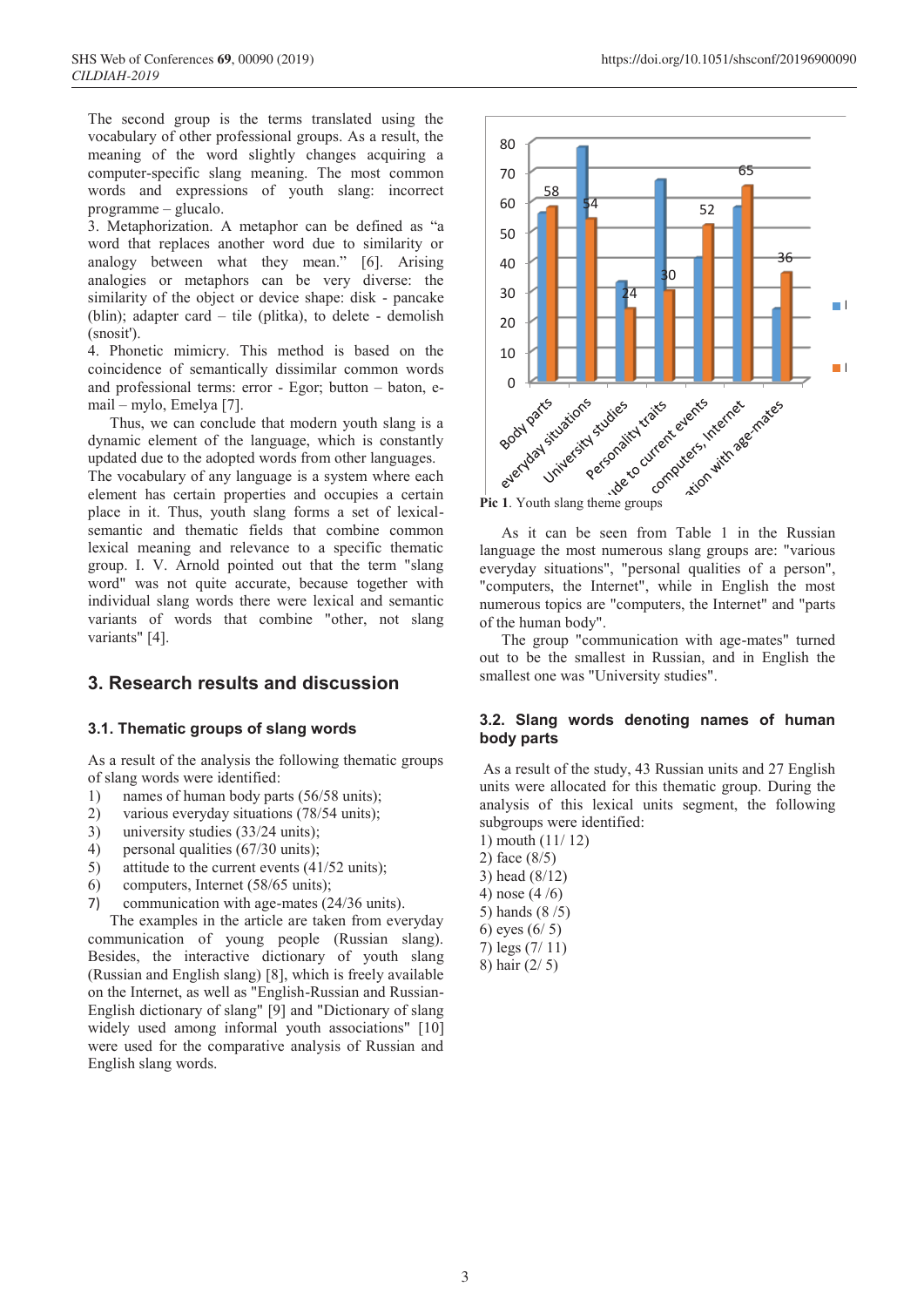

**Pic 2**.. Slang words relating to the names of parts of the human body

So, as it can be seen in Table 2, the largest subgroup of the Russian slang words is "mouth" and the smallest one is "hair".

The largest subgroup of the English slang words is "mouth", for example «mugg; jap; box; clam: gab; pie hole; talk trap» and others; and «head», for example «block; tomato; top storey; crown; knowledge-box» etc.; the smallest one is «eyes», for example, «lamp; glim; peek».

Slang words allocated in the thematic group "parts of the human body" are quite numerous in both languages. The majority of the slang words from this group have an explicit negative, dismissive, or ironic connotation. Using these slang words in the speech, young people will probably express a dismissive attitude to the surrounding reality. The main way to form these slang words is metaphorization, i.e. words are formed on the basis of associative links with a particular subject. All lexical units of this thematic group are nouns which make up a group of semantic synonyms.

#### **3.3. Slang words for different domestic situations**

As a result of the study on this thematic group, 76 lexical units were allocated in Russian and 52 ones in English. The following lexical subgroups were identified during the analysis:

- 1) names of the currency (21/16);
- 2) names of persons by sex (28/26);
- 3) household slang (14/12);
- 4) things and their purpose (17/7).



**Pic 3** Slang words for different everyday situations

As it can be seen in Table 3, the largest number of slang words, both in Russian and in English, is represented by a synonymous group "name of persons by gender", and the smallest one by "household slang" in Russian, and "things and their purpose" in English. Slang words for various everyday objects and situations are in most cases adopted from the English language or phonetic associations. The translation is much less frequent. For example, "bucks, gerla, man" - in Russian,

"bucks, babe, mate, pal" - in English. The use of slang words in various everyday situations is associated with the desire of most young people to express themselves by means of emotionally marked words, and sometimes with attempts to hide from others certain concepts and phenomena with the help of encrypted slang words known only to their social circle. The authors analyzed the most common slang words of the English language related to various everyday situations. About 30 words and expressions were highlighted. In our opinion, these are the words and expressions that can be used in foreign language classes for active learning by students, for example: "«wicked; bottom line; dig; all right?; pear shaped; cheers; chin wag; wind up; not my cup of tea; throw a spanner in the works»", etc.

#### **3.4. Slang words relating to the personal qualities of a person (56/336)**

1) words characterizing the personality traits (21/65);

- 2) words describing the human mental abilities (18/77);
- 3) words of physical characteristics of a person (9/89);
- 4) words expressing attitudes towards women (5/81);
- 5) words describing the height of a person (3/24).